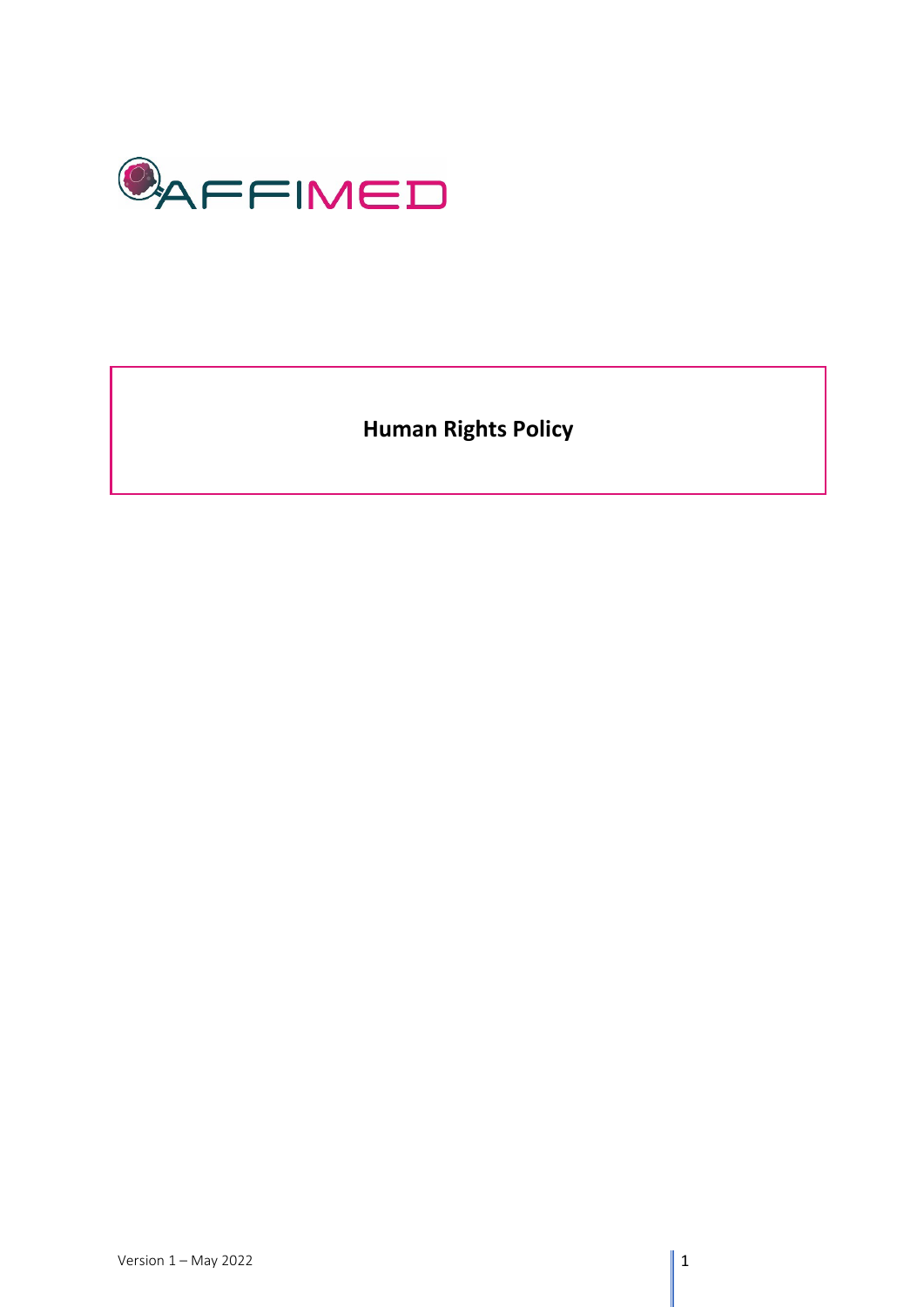# Table of Content

| 1.    |  |  |  |  |
|-------|--|--|--|--|
| 2.    |  |  |  |  |
| 3.    |  |  |  |  |
|       |  |  |  |  |
| 4.2   |  |  |  |  |
| 5.    |  |  |  |  |
| 5.1.  |  |  |  |  |
| 5.2.  |  |  |  |  |
| 5.3.  |  |  |  |  |
| 5.4.  |  |  |  |  |
| 5.5.  |  |  |  |  |
| 5.6.  |  |  |  |  |
| 5.7.  |  |  |  |  |
| 5.8.  |  |  |  |  |
| 5.9.  |  |  |  |  |
| 5.10. |  |  |  |  |
| 5.11. |  |  |  |  |
| 5.12. |  |  |  |  |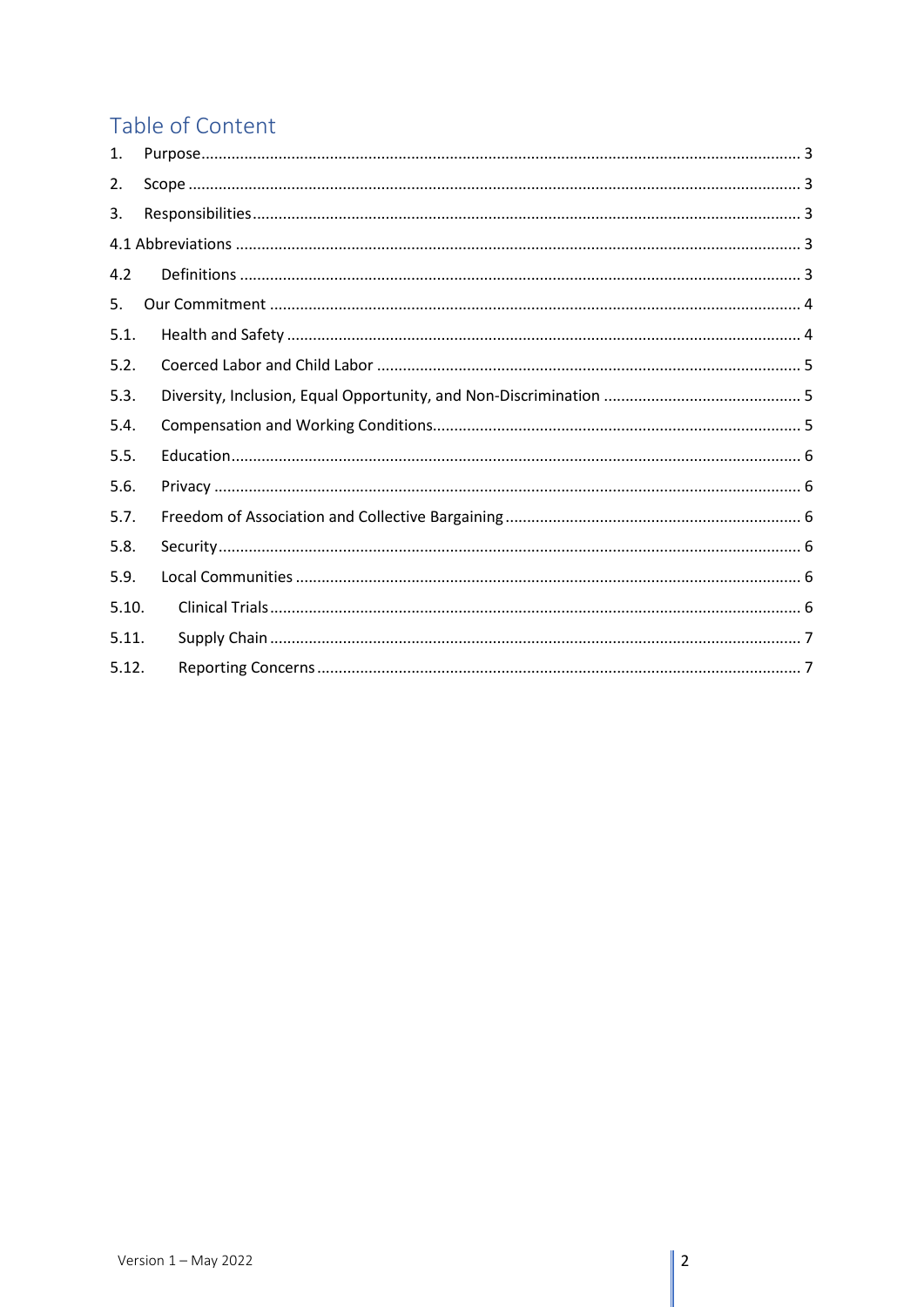#### <span id="page-2-0"></span>1. Purpose

At Affimed, we are a team of innate immunity experts working tirelessly to bring life-changing treatments to cancer patients around the world. We are committed to maintaining the highest ethical standards and to conducting operations in a manner that protects and supports all people involved.

We respect internationally recognized human rights and support the principles outlined in the United Nations Universal Declaration of Human Rights, United Nations Global Compact and International Labor Organization's Core Labor Standards which are consistent with our values and business practices.

We are dedicated to operating as a strong corporate citizen conducting our daily business in alignment with the principles set forth in this Human Rights Policy (hereinafter the "Policy").

#### <span id="page-2-1"></span>2. Scope

This Policy applies to all Affimed and its affiliates' Employees and members of the management board (hereinafter collectively, the "Employees"). We also expect our business partners to observe the principles set out in this Policy in accordance with our Code of Conduct for Business Partners.

### <span id="page-2-2"></span>3. Responsibilities

All Employees must be aware of their personal responsibility for protecting and supporting human rights. Moreover, all Employees are encouraged to proactively submit their suggestions for improvements to Affimed's human rights practices or to report possible violations of the respective rules in accordance with our Speak Up Policy.

The Compliance Officer is responsible for maintaining this Policy, and for investigating possible misconduct.

## 4. Abbreviations and Definitions

<span id="page-2-3"></span>

| <b>EU GDPR</b> | General Data Protection Regulation of the |
|----------------|-------------------------------------------|
|                | European Union                            |
| <b>GCP</b>     | <b>Good Clinical Practice</b>             |
| <b>GLP</b>     | <b>Good Laboratory Practice</b>           |
| <b>GOP</b>     | <b>Good Operating Practices</b>           |
| <b>EHS</b>     | Environment, Health and Safety            |
| <b>UN</b>      | <b>United Nations</b>                     |
| <b>ILO</b>     | International Labour Organization         |
| <b>EHS</b>     | <b>Environment Health and Safety</b>      |
| <b>HIPAA</b>   | Health Insurance Portability and          |
|                | <b>Accountability Act</b>                 |

### <span id="page-2-4"></span>4.2 Definitions

| Human Rights | Human rights are rights inherent to all human  |
|--------------|------------------------------------------------|
|              | beings, regardless of race, sex, nationality,  |
|              | I ethnicity, language, religion, or any other  |
|              | status. Human rights include the right to life |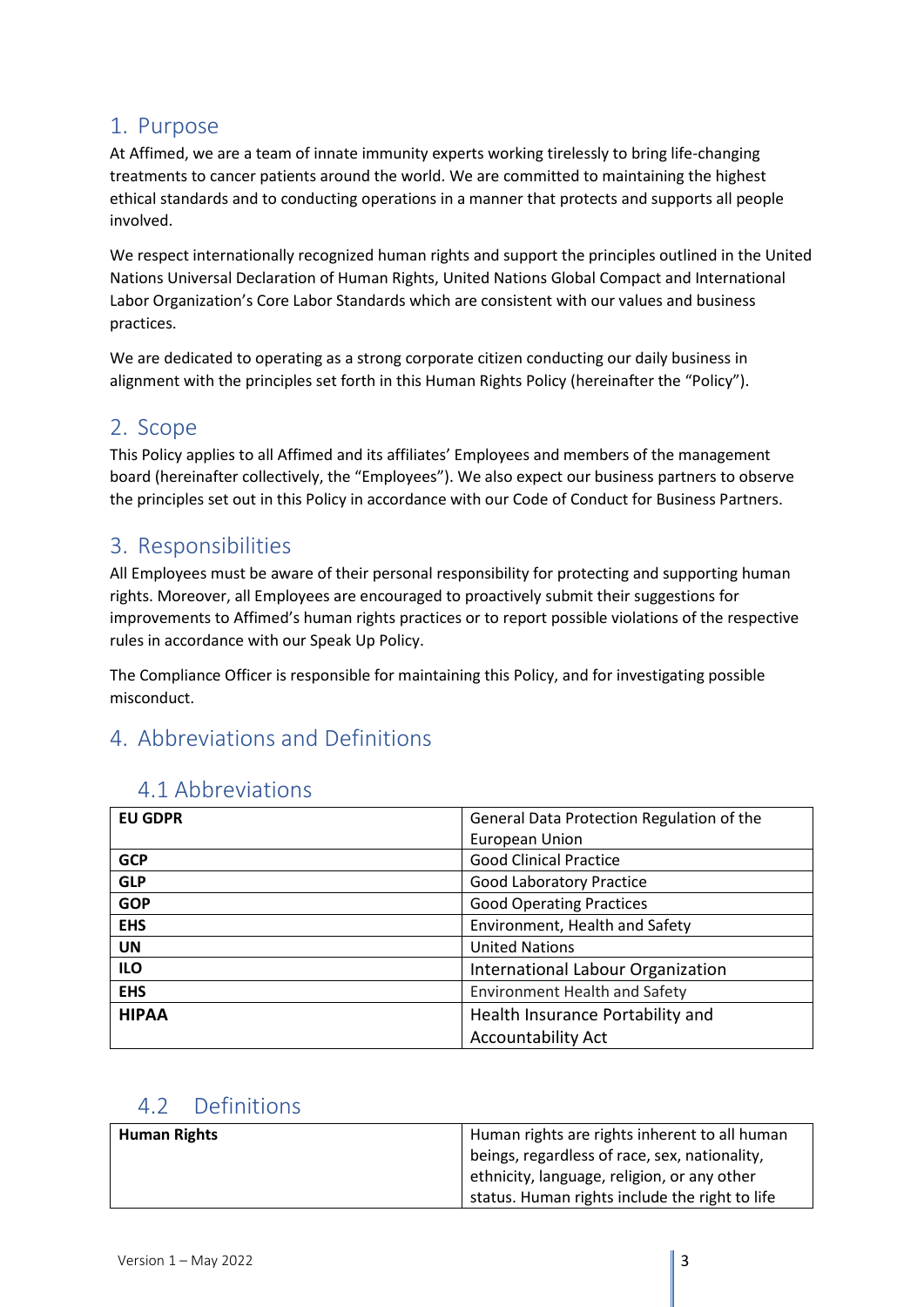|                                                    | and liberty, freedom from slavery and torture,   |
|----------------------------------------------------|--------------------------------------------------|
|                                                    | freedom of opinion and expression, the right to  |
|                                                    | work and education, and many more. Everyone      |
|                                                    | is entitled to these rights, without             |
|                                                    | discrimination.                                  |
| <b>United Nations Universal Declaration of</b>     | Is an international document adopted by the      |
| <b>Human Rights</b>                                | United Nations General Assembly that             |
|                                                    | enshrines the rights and freedoms of all human   |
|                                                    | beings.                                          |
| <b>United Nations Global Compact</b>               | United Nations Universal Declaration of Human    |
|                                                    | Rights is a non-binding United Nations pact to   |
|                                                    | encourage businesses and firms worldwide to      |
|                                                    | adopt sustainable and socially responsible       |
|                                                    | policies, and to report on their implementation. |
|                                                    | The UN Global Compact is a principle-based       |
|                                                    | framework for businesses, stating ten principles |
|                                                    | in the areas of human rights, labor, the         |
|                                                    | environment and anti-corruption.                 |
| <b>International Labour Organization</b>           | The International Labour Organization is a       |
|                                                    | United Nations agency whose mandate is to        |
|                                                    | advance social and economic justice through      |
|                                                    | setting international labour standards.          |
| <b>Labor Organization's Core Labor Standards</b>   | The International Labour Standards are legal     |
|                                                    | instruments, drawn up by the ILO constituents    |
|                                                    | (governments, employers, and workers), that      |
|                                                    | set out basic principles and rights at work.     |
| <b>UN Guiding Principles on Business and Human</b> | The UN Guiding Principles on Business and        |
| <b>Rights</b>                                      | Human Rights is an instrument consisting of 31   |
|                                                    | principles implementing the United Nations')     |
|                                                    | "Protect, Respect and Remedy" framework on       |
|                                                    | the issue of human rights and transnational      |
|                                                    | corporations and other business enterprises.     |

#### <span id="page-3-0"></span>5. Our Commitment

Affimed is committed to conducting business in an ethical and responsible manner. This includes respecting relevant internationally recognized human rights throughout our operations. We acknowledge that respecting human rights means evaluating the interests of various stakeholders and doing our best to mitigate any adverse impacts where human rights may be in conflict.

Human rights are fundamental rights and freedoms to which all people are entitled regardless of race, sex, nationality, ethnicity, language, religion, or any other status. We respect and support the protection of human rights, as set out in the United Nations' Universal Declaration of Human Rights and UN Guiding Principles on Business and Human Rights and are committed to upholding the core labor standards stipulated by the International Labor Organization. We regularly track developments related to the International Labor Organization´s standards and local law and ensure their implementation into our business processes.

## <span id="page-3-1"></span>5.1. Health and Safety

Human rights start with health and safety. Protecting the health and safety of all who are affected by our business activities and protecting the environment are each core company values that we consider alongside our other key business objectives. While Affimed's management is responsible for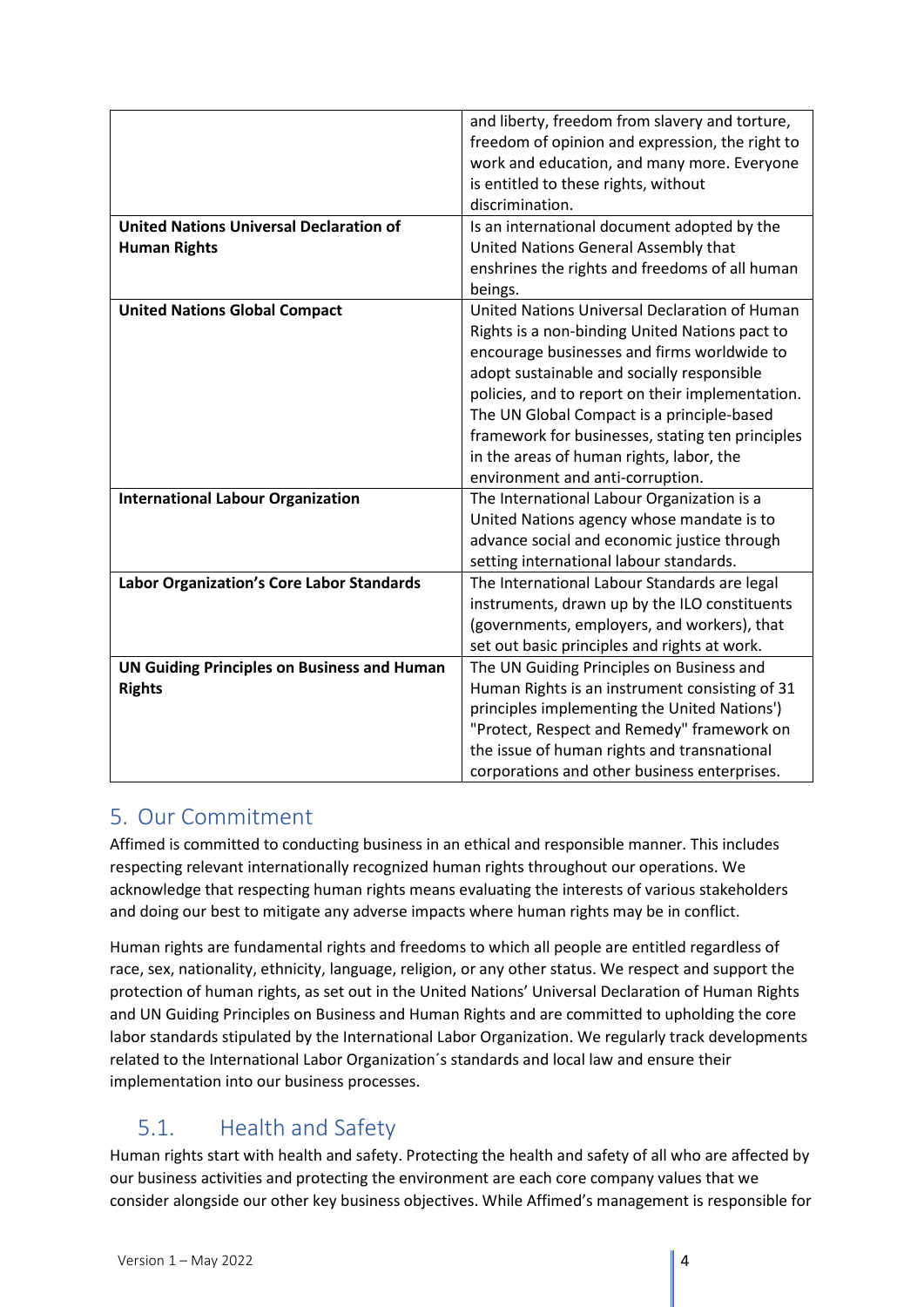implementing and maintaining good environmental, health and safety (EHS) practices and leading by example, all Employees need to understand EHS matters, and respond equivalently to them as they would to other key business objectives.

People have a right to healthcare, and to be treated with dignity and respect when they access it. Certain groups – including women and girls, those living in poverty, people with disabilities, migrants and displaced populations, and sexual and gender minorities, among others - are more likely to experience abuses and be exposed to harmful or degrading treatment and practices.

Although governments have the primary duty for protecting, fulfilling, and respecting peoples' right to healthcare, all stakeholders, including biotechnology companies, play a role in respecting people's human rights and dignity. We strive to avoid causing or contributing to human rights violations through our own activity and, to the extent possible, seek to use our influence to prevent or mitigate human rights violations directly linked to our operations, products or services through our business relationships. We are proud of how our science will contribute to the development and commercialization of groundbreaking treatments across multiple tumor types. With this science we aim to increase access to healthcare and change patients' lives.

Details on our environment, health and safety principles are set out in our EHS Policy.

## <span id="page-4-0"></span>5.2. Coerced Labor and Child Labor

Affimed does not engage in forced, compulsory, bonded or child labor. The absolute minimum age for employment is 18 years. Employment below this age is allowed only for trainees or apprentices whose work is part of a regulated training scheme.

All Employees have the option to leave employment within lawful contractual terms and the right to be provided with the proper documentation of their working relationship with Affimed. Accumulation of overtime and holiday entitlements is handled consistently with local law and procedures.

## <span id="page-4-1"></span>5.3. Diversity, Inclusion, Equal Opportunity, and Non-Discrimination

We encourage a diverse workforce. With the diversity of our Employees come unique ideas, viewpoints, talents and values that directly contribute to our success.

We work together with individuals of various ethnic backgrounds, cultures, religions, ages, disabilities, races, sexual identity, world view and gender. Equal treatment of all Employees is a fundamental principle of our corporate identity and we do not tolerate discrimination or harassment against anyone based on any of these characteristics or any other characteristics protected by law.

Rather, we expect all Employees to be respectful, professional, and fair in their dealings with colleagues, candidates in recruitment processes, and third parties, including customers, suppliers, and public officials. Employment, evaluation, compensation, and promotion decisions are based solely on a person's qualifications, merit, and performance.

## <span id="page-4-2"></span>5.4. Compensation and Working Conditions

Affimed is committed to the right to fair and equal pay and provides working conditions that meet and exceed the standards set out in national and international labor laws, especially regarding compliance with the maximum permissible working hours and the granting of regular paid vacation.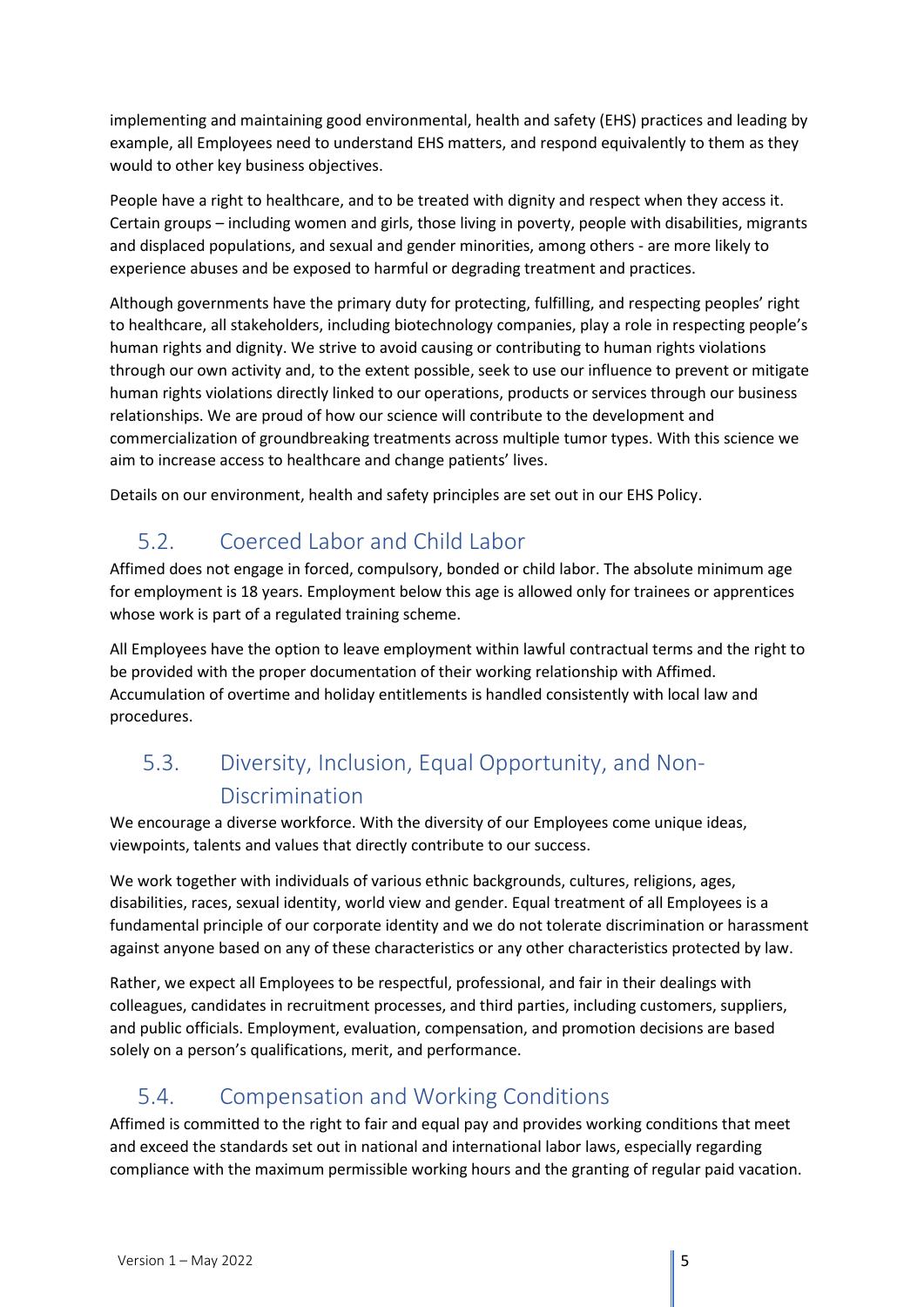Affimed strives to provide its Employees with wages and benefits that allow them and their families an adequate standard of living.

We respect the right to rest and leisure, including vacation with pay, and the right to family life, including parental leave and comparable provisions as applicable. Flexible work-time arrangements empower Employees to use opportunities to balance their employment with their personal or family lives.

We aim to foster a work environment where each of us can perform best, innovate, and develop. We encourage our Employees to fully utilize their potential by offering ample development opportunities and supporting a feedback culture throughout the enterprise.

## <span id="page-5-0"></span>5.5. Education

We believe in the development of internal talent and that the growth of human capital is essential for the success of our company. We support the further development, education and training of all our Employees and create opportunities for advancement by empowering our Employees with the tools necessary to succeed in their roles.

### <span id="page-5-1"></span>5.6. Privacy

We respect the privacy rights of our Employees, patients, and other stakeholders and comply with the applicable laws and regulations, in particular the EU GDPR, HIPAA and other applicable privacy laws. We inform individuals of collection and processing of their personal data, allowing them to make informed decisions and exercise their rights. We collect and process personal data for specific and legitimate business purposes only and secure such data against unauthorized access. Details on Affimed's rules on processing of personal data are set out in our Policy on Data Processing.

# <span id="page-5-2"></span>5.7. Freedom of Association and Collective Bargaining

Affimed commit to constructive dialogue with workforce representatives, and to the involvement of work councils according to local laws and regulations. Affimed further respects each associate's entitlement to freedom of opinion, expression, and speech, consistent with our policies and standards of respectful behavior.

## <span id="page-5-3"></span>5.8. Security

Affimed ensures that it follows the applicable trade sanction laws, regulations, and boycott lists promulgated by all jurisdictions in which we do business. To safeguard this principle, we carry out an ongoing monitoring on our Business Partner.

## <span id="page-5-4"></span>5.9. Local Communities

Affimed respects the rights of local communities affected by our activities consistent with international human rights standards.

## <span id="page-5-5"></span>5.10. Clinical Trials

Affimed conducts high quality research and complies with international and national legal and regulatory requirements. Patient safety and data integrity are of paramount importance to us.

Clinical studies must comply with all relevant standards including Good Laboratory Practice (GLP), Good Clinical Practice (GCP) and other applicable Good Operating Practices, as well as national regulatory and legal requirements.